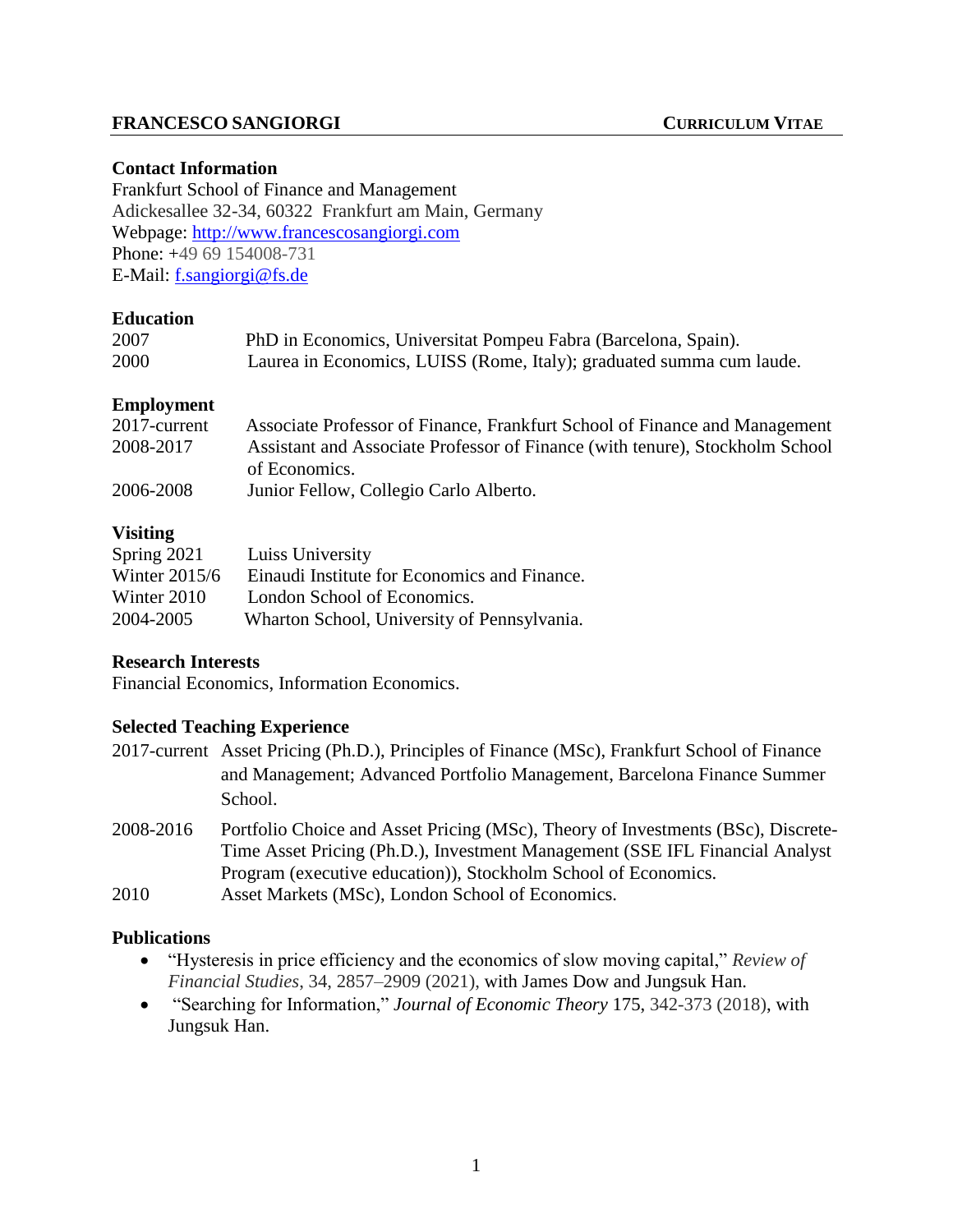- "The Economics of Credit Rating Agencies," *Foundations and Trends in Finance* 12, 1- 116 (2017), with Chester Spatt.
- "Opacity, Credit Rating Shopping and Bias," *Management Science* 63, 4016-4036 (2017), with Chester Spatt.
- "Uncertainty, Information Acquisition and Price Swings in Asset Markets," *Review of Economic Studies* 82, 1533-1567 (2015), with Antonio Mele.
- "Models of Credit Ratings Failures," in *Rivista di Politica Economica*, January-March 2014 (invited paper).
- "Information Sales and Strategic Trading," *Review of Financial Studies* 24, 3069-3104 (2011), with Diego Garcia.
- "Overconfidence and Market Efficiency with Heterogeneous Agents," *Economic Theory* 30, 313-336 (2007), with Diego Garcia and Branko Urosevic.
- "Asset Pricing in New Keynesian Monetary Models," in *Monetary Policy and Institutions*, Luiss University Press, 2006, with Sergio Santoro.

# **Working Papers and Work in Progress**

- "The Short-Termism Trap: Competition for Informed Investors under Stock-Based CEO Compensation," with James Dow and Jungsuk Han.
- "Insider Trading Regulation and Market Quality Tradeoffs," with Antonio Mele. (R&R at RAPS)
- "Factor Investing, Learning from Prices, and Endogenous Uncertainty in Asset Markets," with Chukwuma Dim and Grigory Vilkov.
- "|Complementarities in Earnings Manipulation," with Günter Strobl.
- "Artificial Intelligence, Algorithmic Trading, and Market Stability," with Federico Carlini and Emanuele Tarantino.

# **Invited Seminars (S), Conference Presentations (P) and Discussions (D) \***

| 2022 | WFA (P, scheduled), Tilburg University (S), HEC-McGill Winter Finance                        |
|------|----------------------------------------------------------------------------------------------|
|      | Workshop $(D)$                                                                               |
| 2021 | Luiss $(S)$ , 2021 Conference on Markets & Economies with Information Frictions              |
|      | (P)                                                                                          |
| 2020 | SFS Cavalcade (P), Belgrade Young Economists Conference (P,D) (scheduled).                   |
| 2019 | Collegio Carlo Alberto (S), EFA meeting (P,D), University of Hong Kong (S),<br>Luiss $(S)$ . |
| 2018 | Finance Theory Group Member Meeting (P), WFA Meeting (P), FIRS Conference                    |
|      | (D,D), SFS Cavalcade (P).                                                                    |
| 2017 | Luiss (S), SFS Cavalcade (D), INSEAD (S), Collegio Carlo Alberto (S), Aalto                  |
|      | University $(S)$ .                                                                           |
| 2016 | Central European University (S), Tilburg (S), Cambridge Corporate Finance                    |
|      | Theory Symposium (D), EDHEC (S), ESADE (S), BI Norwegian Business School                     |
|      | (S).                                                                                         |
| 2015 | Carnegie Mellon University Tepper School of Business (S), Frankfurt School of                |
|      | Finance & Management (S), Luxembourg School of Finance (S), Einaudi Institute                |
|      | for Economics and Finance (S), BGSE Summer Forum on Information Frictions                    |
|      | and Learning (P), Econometric Society World Congress (P), Arne Ryde                          |
|      | Workshop (P), Sveriges Riksbank (S), AFA Meeting (D).                                        |